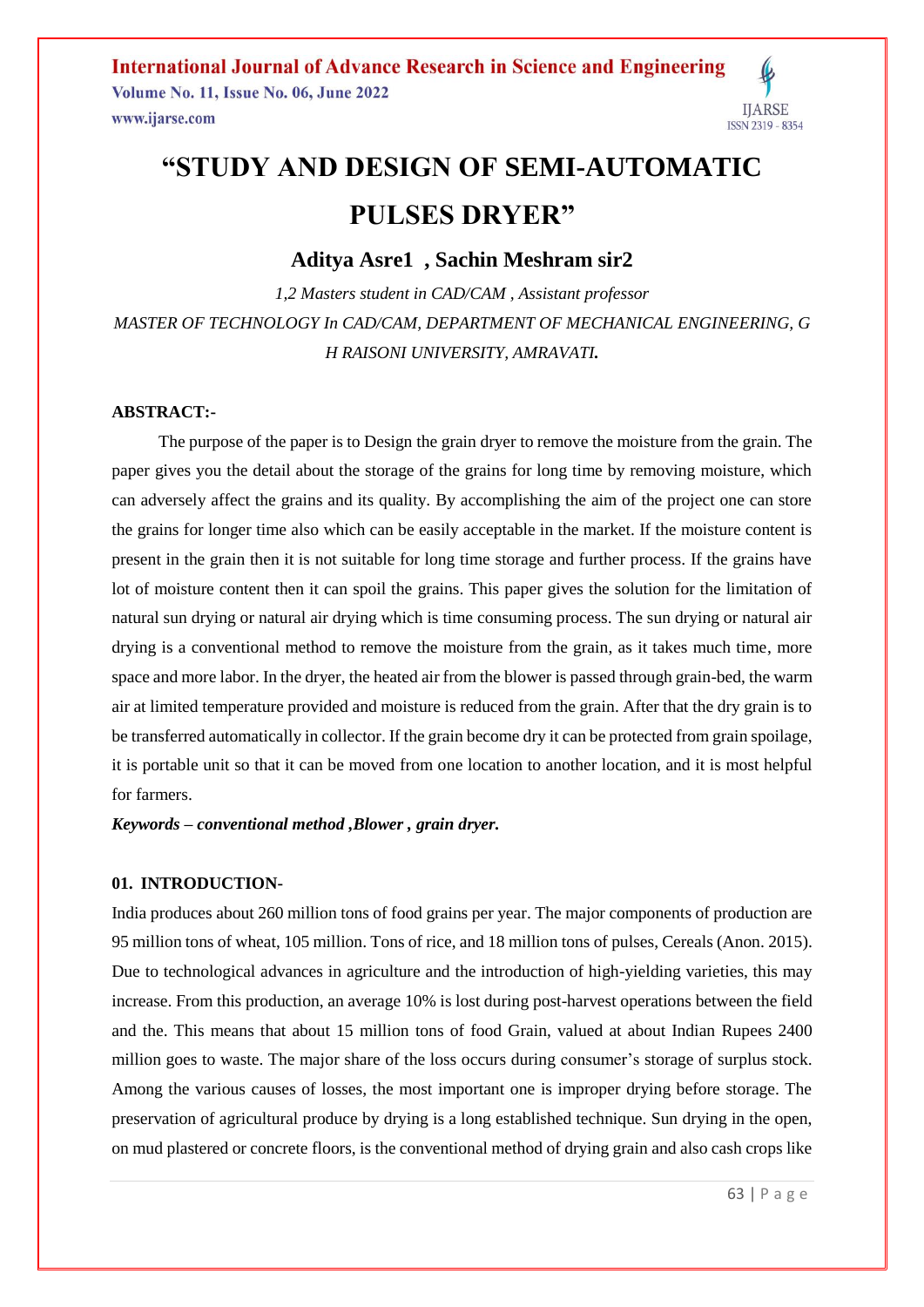### **International Journal of Advance Research in Science and Engineering Volume No. 11, Issue No. 06, June 2022** www.ijarse.com ISSN 2319 - 8354

chilies, and plantation and horticultural crops. The drying time required in the open sun for these crops ranges from 5 to 45 days depending upon the crop to be dried. Unfavorable weather conditions are likely to occur during the drying period and degradation in quality of the final produce therefore becomes unavoidable.

Annual postproduction losses by crop in India, expressed as a percentage of total production, are estimated to be as follows: wheat, 8%; pulses, 9.5%; and all food grains, 9.3%. It is well-known that deterioration in quality caused by improper drying cannot be eliminated until improved drying systems based on mechanical dryers have been adopted. However, for many reasons, these systems have not been adopted. The main reason that is encountered is a lack of organizational or government incentive to the farmer to deliver a quality product that might command a premium price. This result in not only a negative attitude, but also leads to the overall quality of the product gathered at market points being alarmingly poor. A second important reason for not using dryers is their high initial costs. Most of the commercially available dryers are designed to suit the needs of the processing industry and their output capacity is therefore far above the needs of individuals, or even of farmer groups. An awareness of availability of dryers and of their use and advantages in drying food grain for better storage and marketing is lacking among crop growers This paper describes the use of various types of dryers in the Indian food industry and the efforts of research and development organizations to devise dryers suitable for individuals or small groups in the rural population. However, even with properly dried grain, scientific storage remains important and recent advances in developing various storage structures are also described.

#### **02. LITERATURE REVIEW**

Literature review reveals that the use of hot air dryer at farmer level, commercial level and at big storages can useful in reducing the loss of grain quality due to moisture. Use of dryer in rural areas by farmers can be useful to farmers to reduce the moisture content in grains for the better price of the grain in the market. The use of dryer at the rural areas can also be useful to decrease the time required for the drying of the grain by conventional methods. Use of this hot air dryer in dal mills can be useful for drying the grains at faster rate as compare to conventional methods. It can be cost saving attempt for the dal mills and farmers also the huge capacity dryer can be used in big storage facilities like Food Corporation of India (FCI) and grain storage bank where the grains are stored in huge quantity.

Literature review also reveals that the use of wood and agricultural waste (white coal) are beneficial for the burning in the hot air generator. As the cost and availability of the wood and white coal are reasonable as we use this dryer in rural areas and industries. The emissions due to other fuel like diesel are more hazardous to the environment as compare to the wood and white coal. The use of electric dryer

**IJARSE**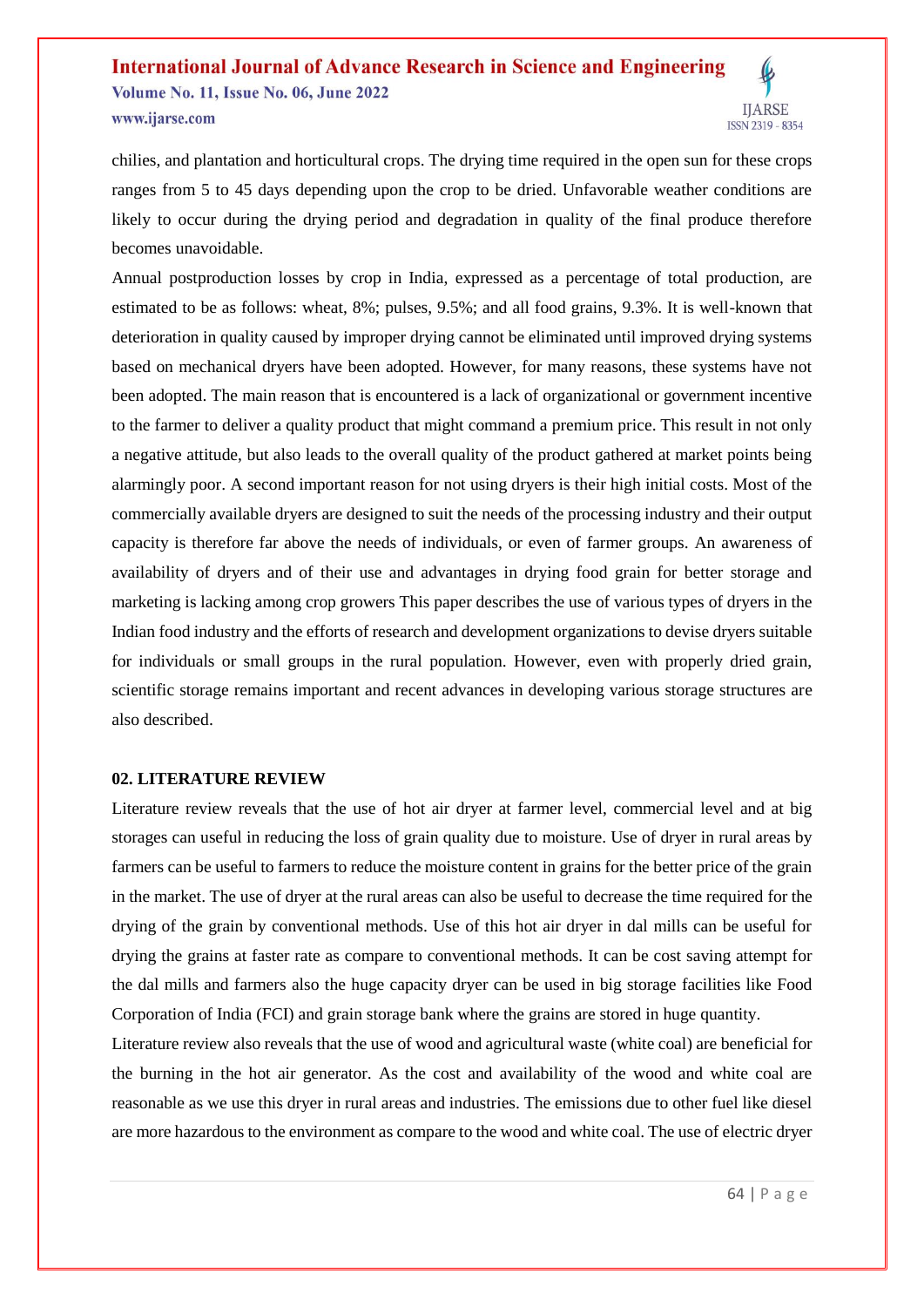#### **International Journal of Advance Research in Science and Engineering Volume No. 11, Issue No. 06, June 2022 IJARSE** www.ijarse.com ISSN 2319 - 8354

can be costlier process and since we are also using this dryer in rural areas where the supply of electricity is intermittent. So the wood fired and white coal fired dryer are favorable to be used.

Sapto et al. designed tray dryer in solid work and analysis and simulation was performed using Ansys Fluent i.e. a computational fluid dynamics software. He analyzed heat transfer and temperature distribution, pressure, air flow and turbulence to predict the efficiency of the tray dryer.

Sachin Ghanchi ,Avdhoot Jejurkar,Devendra Pareek,Vikas Verma calculated that the developed biomass combustor cum hot air generator based drying system was capable of producing continuous and adequate hot air supply for drying of herbs, fruits and vegitables. Maximum efficiency of combustor observed was 47.2% at fuel feeding rate 4 kg/hr at air flow rate 620 m3/hr. maximum hot air temperature observed was 1580C at 12 kg/hr at air flow rate 350 m3/hr.

### **03. METHODS OF GRAIN DRYING -**

 So far drying systems have not been classified systematically However drying methods can be broadly classified on the basis of heat transfer to the wet solid. According to mode of heat transfer drying method can be divided in to: (a) Conduction drying (b) Convection drying and (c) Radiation drying. There are other methods of drying also, namely dielectric drying, chemical or sorption drying, vacuum drying, freeze drying.



*Of them convection drying is commonly used for drying of all types of grain.*

### **CONVECTION DRYING:**

In this drying, the drying agent (hot gases) in contact with wet solid is used to supply heat and carry away vaporized moisture and the heat is transferred to the wet solid mainly by convection. The characteristics of convection drying are:-

a) Drying is dependent upon the heat transfer from drying agent to wet material.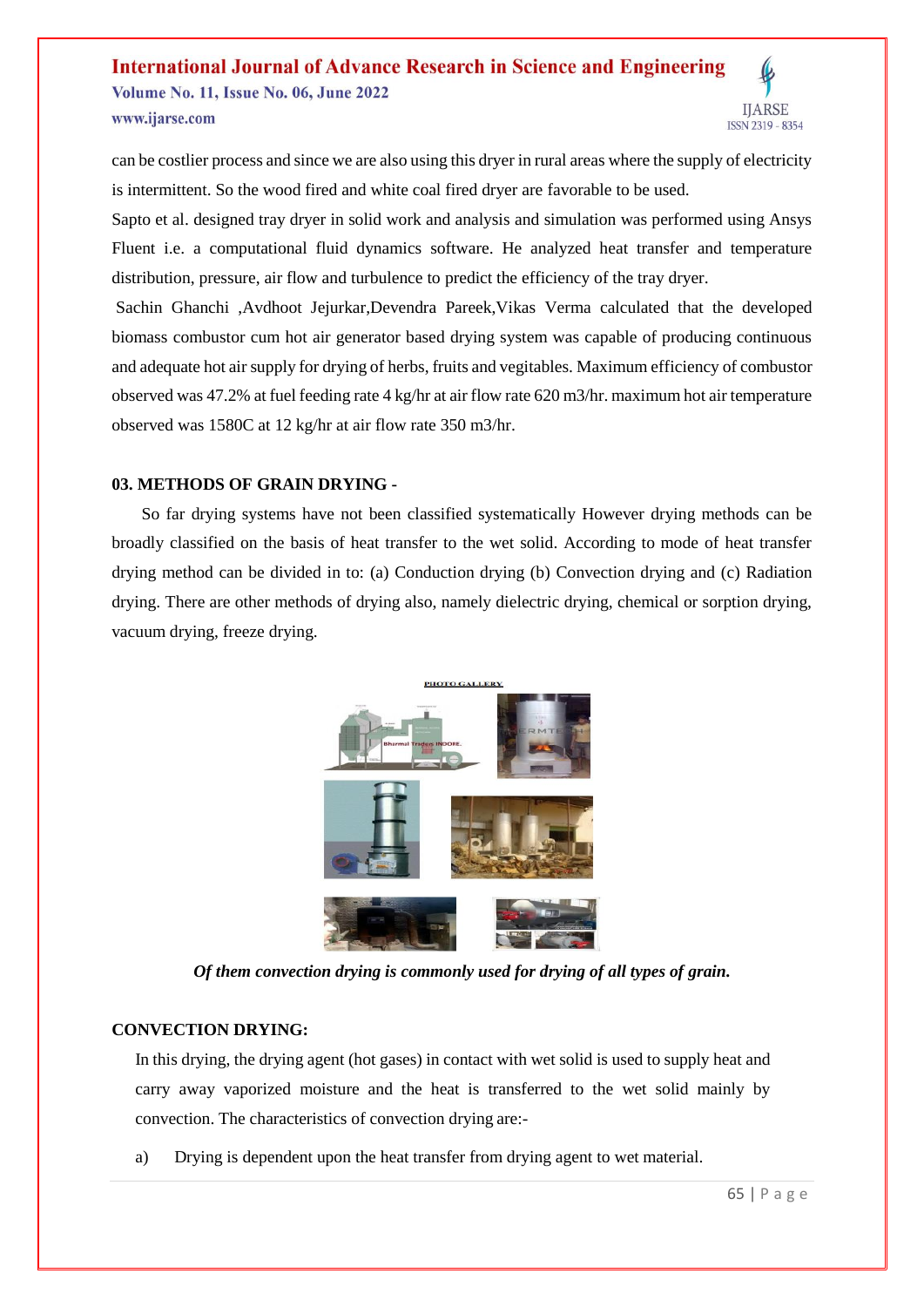#### **International Journal of Advance Research in Science and Engineering** Volume No. 11, Issue No. 06, June 2022 **IJARSE** www.ijarse.com ISSN 2319 - 8354

b) Stream heated air, direct flue gases of agricultural waste, etc. can be used as drying agent;

c) Convection drying is most popular in again drying .It can be carried out either continuously or batch wise.



### **04. DESIGN PROCEDURE OF GRAIN DRYERS-**

### **The heated air grain dryer can be divided into three major groups.**

- 1) Static deep bed batch dryers.
- 2) Continuous –flow-Batch dryer. (Either mixing or non-mixing type) and
- 3) Continuous Dryers.

### **Grain dryer mainly consist of –**

- a) Drying chamber.
- b) Air distribution system.
- c) Direct or indirect air heating system.
- d) Blower.
- e) Air filter
- f) Control system
- g) Grain conveying system (for flow dryer)

The following important factor are taken into consideration in design of heated grain dryer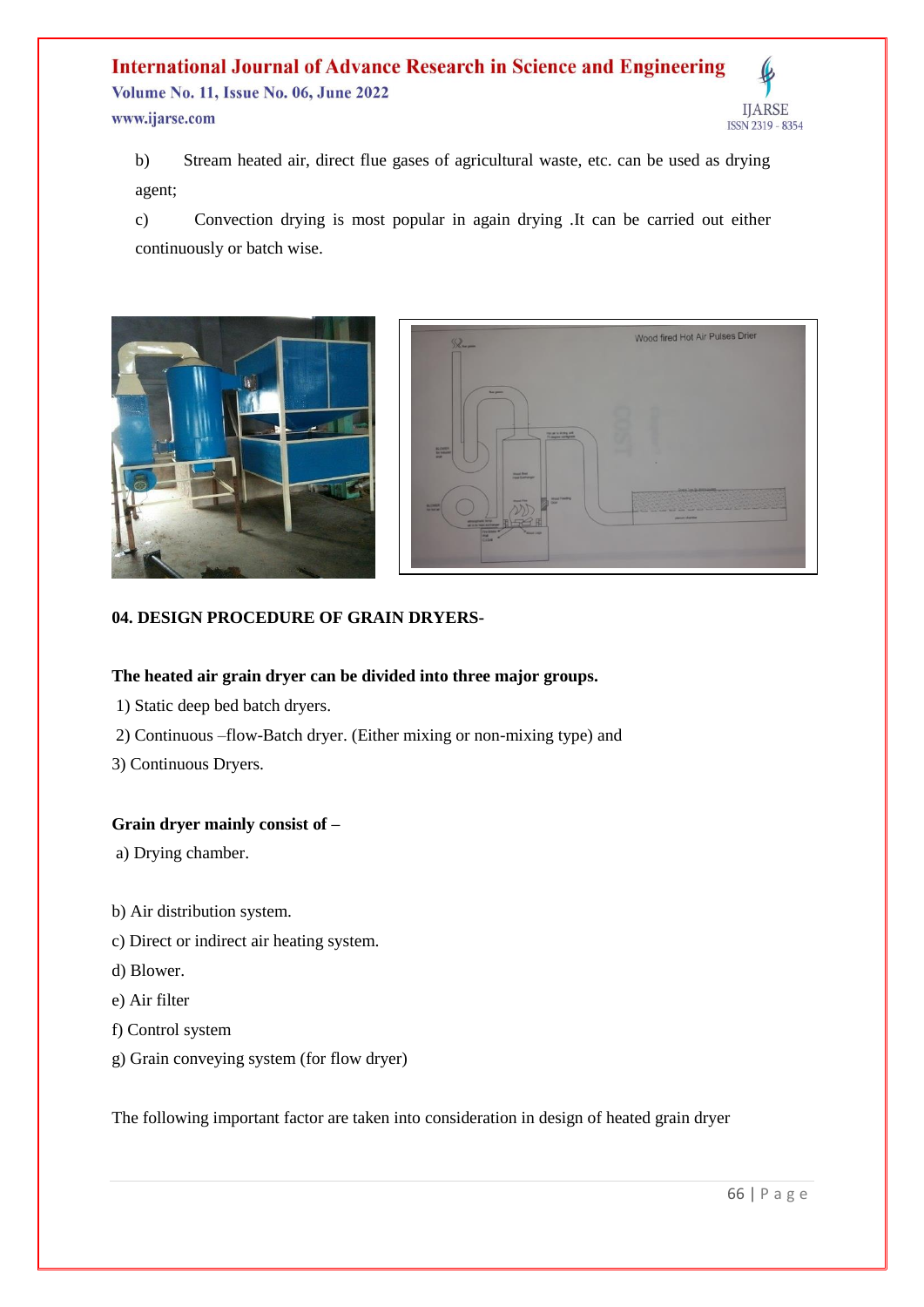## **International Journal of Advance Research in Science and Engineering**

**Volume No. 11, Issue No. 06, June 2022** www.ijarse.com



- a) Size shape and type of dryer
- b) Grain feeding rate;
- c) Total drying time;
- d) Air flow pattern and air distribution system;
- e) Depth of grain bed in dryer; and
- f) System of cooling grain (if any).

### **AIR FACTORS:-**

- a) Velocity and air flow rate per unit mass of the grain.
- b) Temperature and relative humidity of the heated air and exhaust air.
- c) Static pressure of the air at which it is blown and
- d) Average ambient conditions.

### **GRAIN FACTOR:-**

- a) Type, variety and condition of grain.
- b) Initial and final moisture of grain.
- c) The usage of dried grain and
- d) Latent heat of evaporation of grain moisture.

### **HEATING SYSTEM:-**

- a) Type of fuel rate of fuel supply.
- b) Type of burner (for liquid fuel) or type of furnace (for solid fuel)and
- c) Type of heat exchanger (for indirect heating system)

### **SIZE SHAPE AND TYPE OF DRYER:-**

Size or capacity of dryer is decided by the amount and verity of grain to be dried per day or for the whole seasons. The size of dryer are express either in terms of holding capacity of amount of grain to be dried per unit time or the amount of grain passing through the dryer per unit time.

Thickness of grain layer exposed to be heated air is generally restricted to room

For continuous flow dryer*. The designs of the continuous flow dryer are based on thin layer drying principles* **whereas** *static batch are designed in deep bed drying principles.*

**IJARSE** 

ISSN 2319 - 8354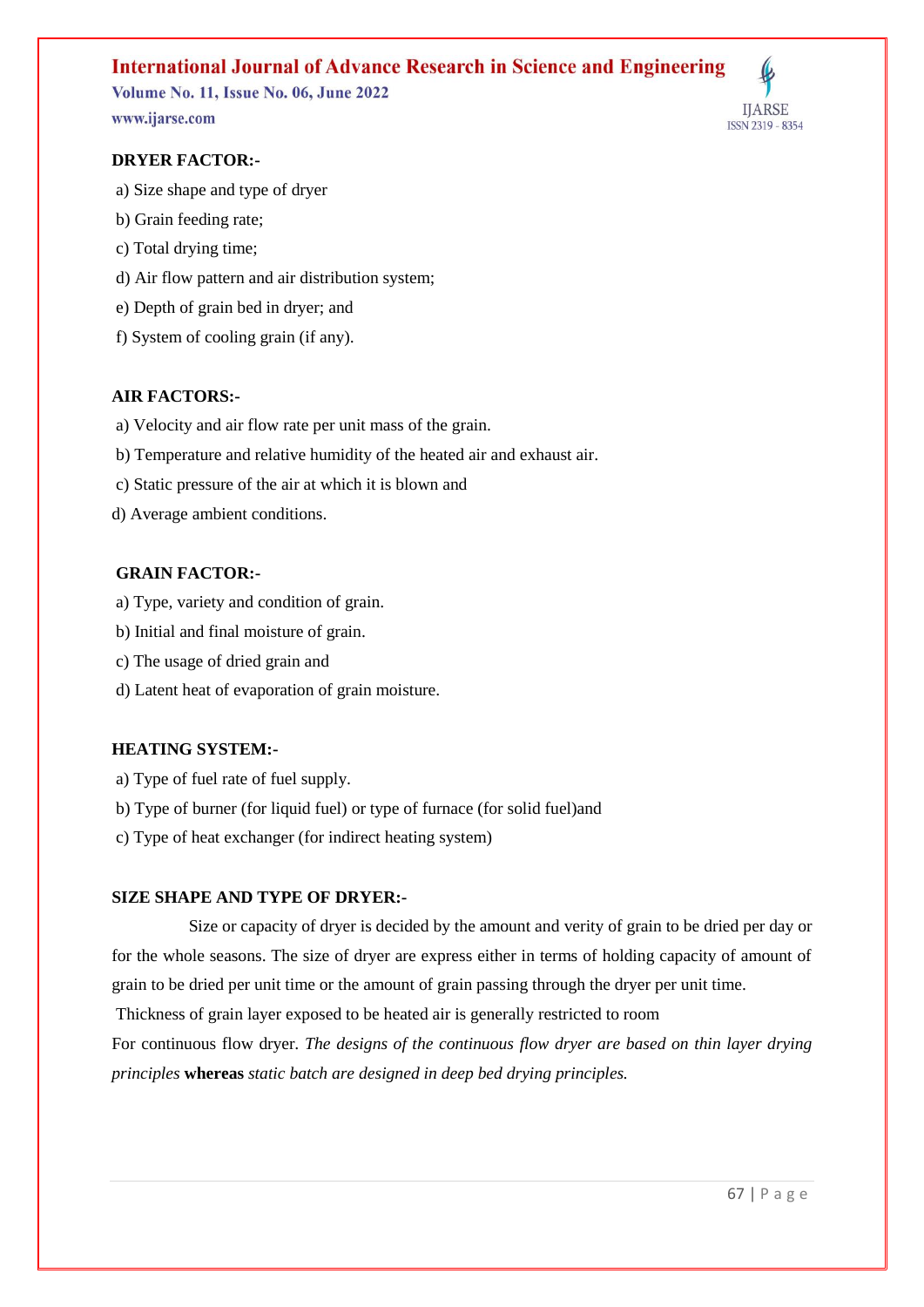### **International Journal of Advance Research in Science and Engineering**

**Volume No. 11, Issue No. 06, June 2022** www.ijarse.com

**IJARSE** ISSN 2319 - 8354

### **05. SEMI-AUTOMATIC DRYER**

The operational cost of conventional grain drying is still high because it still uses a lot of human labor in the process. Therefore, it is necessary to automate the tool, the process of monitoring several parameters such as voltage, humidity, current and temperature. In this research, researchers will conduct research on the Design of Control Panel for Automatic Grain Dryer for Farmers. This research is also in accordance with the road map for the superior development of the Electrical Applied Bachelor study program, namely Automation in the Agricultural and Mechanical field.

The problems to be studied in this research are formulated as follows:

- a) Designing a control panel on the grain drying process
- b) Designing monitoring of grain dryers
- c) Making control and monitoring of automatic grain drying sensors and process.

 In Drying using a machine that does not depend on the weather is needed to be an alternative solution to the problem of drying grain. Controlling temperature, moisture content and appropriate humidity is the key in the drying process using this dryer. Therefore, the application of sensor and dryer technology with low operating costs is very important. The grain dryer made is as shown in Figure as follows:



Figure. Design and Construction of On-Off Grain Dryer Control Panel (source: Syahid, 2020)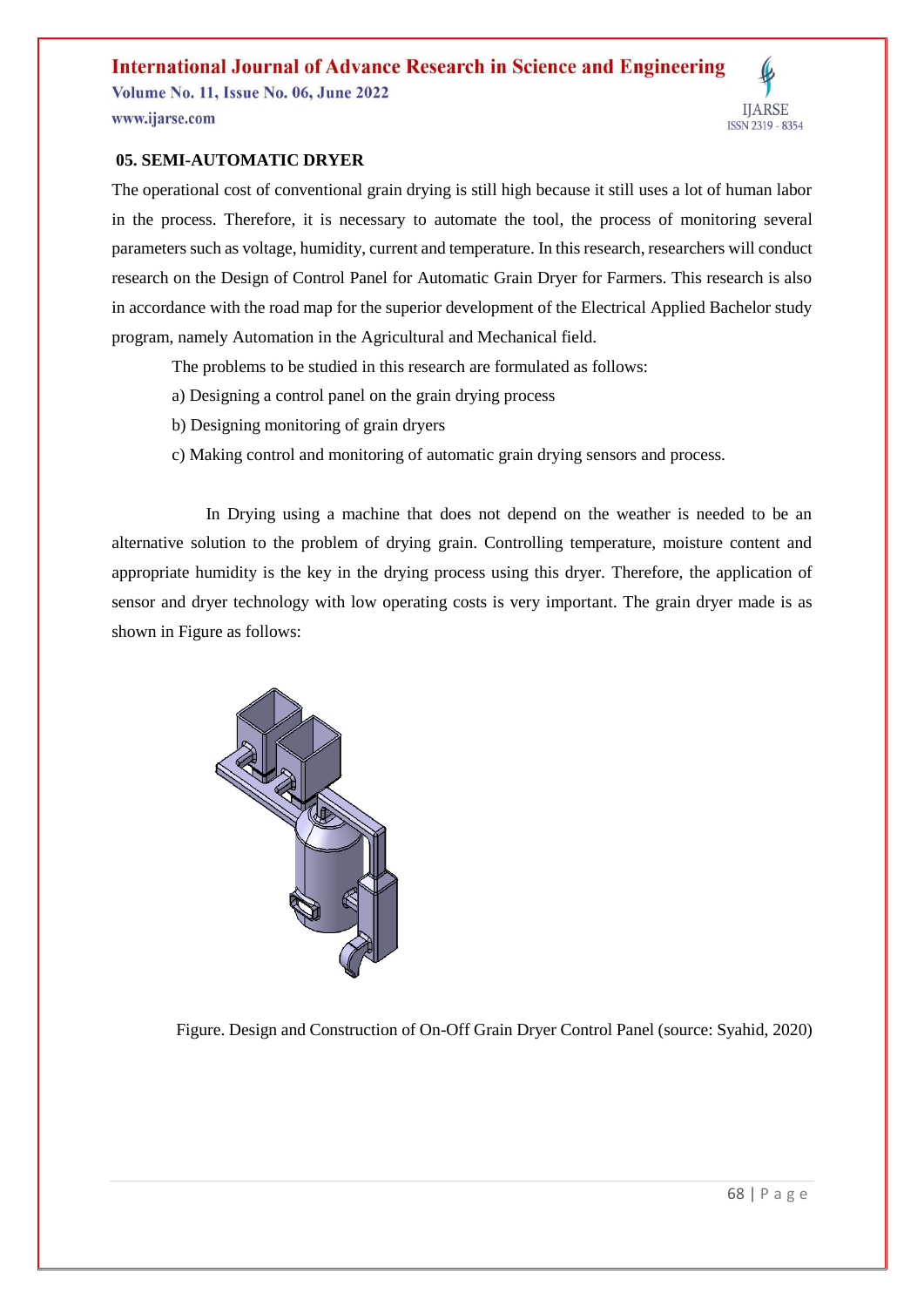### **International Journal of Advance Research in Science and Engineering**

**Volume No. 11, Issue No. 06, June 2022** www.ijarse.com





At the top of the reservoir there is a proximity switch to detect the height of the grain in the reservoir. When the grain is full in the reservoir, the proximity switch will detect the grain and start working. When the proximity switch works, blower 1, and blower heater will start working. When the blower heater is working, the PT100 temperature sensor will also measure the temperature in the reservoir. If the temperature in the reservoir reaches 60℃, then the blower heater will turn off and blower 2 will turn on. Blower Heater will turn on and blower 2 will turn off again when the temperature in the reservoir reaches  $= 40^{\circ}$ C.

When PB\_ON Blower is pressed, blowers 1 and 2 will work, when PB\_ON Blower is released, Blowers 1 and 2 will stop. When the PB\_ON Blower Heater is pressed, the blower heater will work, when the PB\_ON Blower Heater is released, the blower heater will stop. When the blower heater is working, the PT-100 temperature sensor will also measure the temperature in the reservoir.

#### **06. CONCLUSION:**

 There is heavy loss of grain on field which can be avoided by providing simple and low cost dryer design to the farmers.

 The loss of 10,800 million rupees per year during harvesting of grains can be saved. It is observed that number of dal millers are using local made dryers of low performance which are not suitable for their purpose. But they are helpless at the cost of reputed company driers. Hence the semiautomated model and design which we have suggested is high performance with On off Grain dryer, best suited, comparatively low cost and within reach of average dal miler and farmers.

### **07. REFERENCES:**

- $\neg S K$  Edutech and Agro Industries, Akola
- \_ Bedarkar Industries, Akola
- $\neg$  Elements of Agricultural Engineering
	- Dr. Jagdishwar Sahay